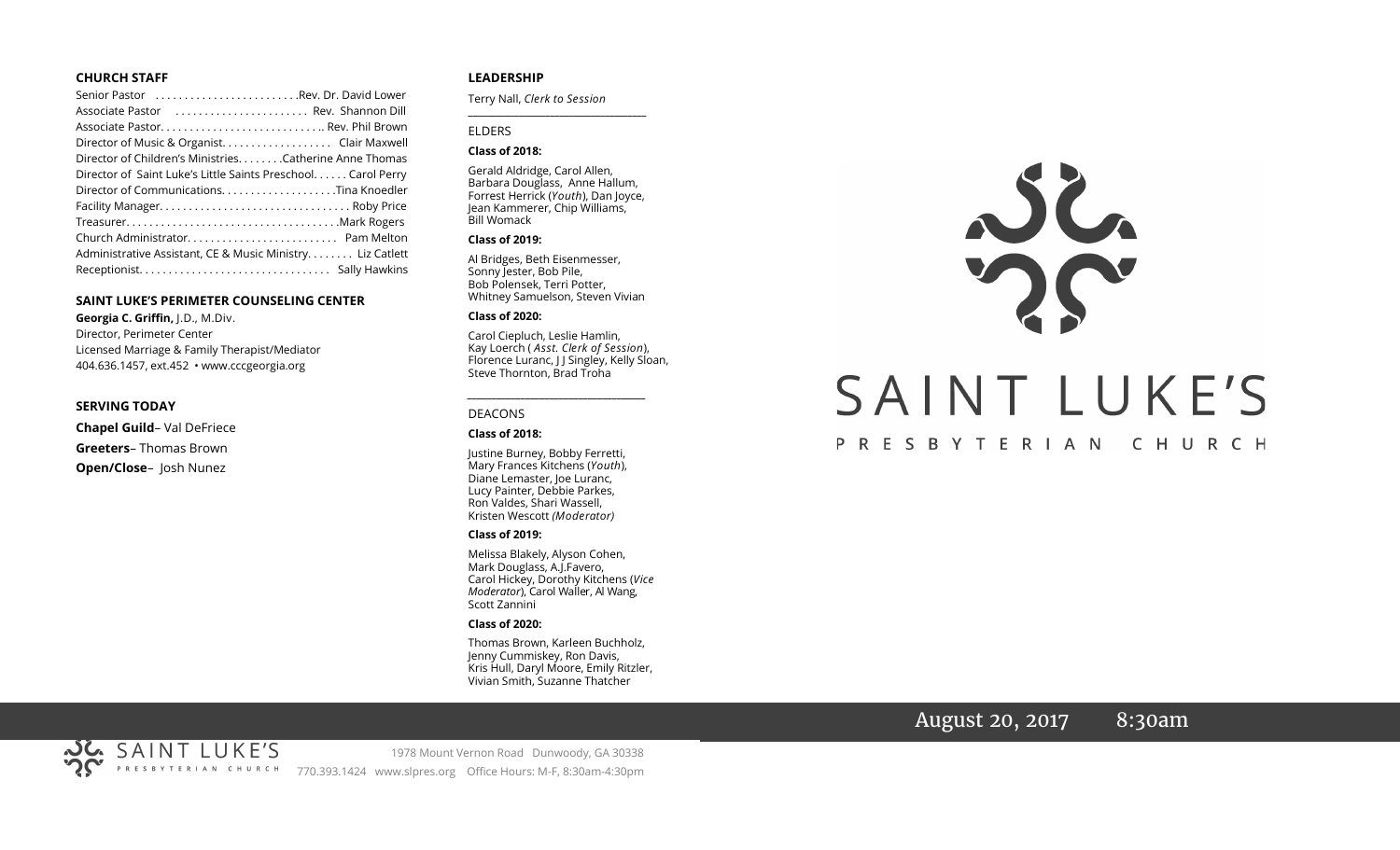

1978 Mount Vernon Road • Dunwoody, Georgia 30338 770.393.1424 • www.slpres.org

#### **August 20, 2017**  Ordinary Time

#### **Liturgical Color:** Green

*Green is used for all of the other time periods (called Ordinary Time) not marked by a specific festival or season.*

## **SUNDAY SCHEDULE**

8:30am Chapel Communion Service 9:30am Sunday School 10:30am Sanctuary Worship Service *Nursery available at all services and Sunday School.*

# MISSION

Responding to God's call and empowered by the Holy Spirit, we invite all to join us in knowing, serving, and sharing Jesus Christ here and around the world.

# VISION

To be a beacon of faith, hope, and love– every member an active disciple in Christ's ministry.

# **WELCOME, GUESTS!**

We are delighted you are worshipping with us.

**DURING** the Welcome, please print the requested information on the Friendship Pad and pass the Friendship Pad down the pew.

**AFTER** the worship service, please join us outside the Chapel where our Pastors will be available to answer questions and provide you with a loaf of freshly-baked bread.

**FOR MORE** information about our programs, ministries or membership, please contact one of our Pastors at 770.393.1424, or visit our website: slpres.org.

# **THAT ALL MAY WORSHIP**

**ASSISTIVE** hearing devices, large print hymnals, large print bulletins and back cushions are available. Please contact an usher for further assistance. **CHILDREN'S WORSHIP** buckets

and activity sheets are available on the table just outside the Chapel doors. For your convenience, there is a Family Restroom located in the hallway of the administrative offices, on the first floor, near the main lobby.

#### **CARE FOR A REAL SCOTTISH HERITAGE**

**EXPERIENCE?**— We are currently planning to host a trip to Scotland next spring from April 29 to May 7, 2018. We are looking for roughly 25 people to join us as we explore this exciting country and our Presbyterian roots (our tour guide is an ordained minister in the Church of Scotland!). Some of you may recall we visited Scotland a few years ago and had such a wonderful time we are going back! Please contact Phil Brown to add your name to the list and/or if you have any questions about the trip: philbrown@slpres.org.

#### **IS YOUR SON LOOKING FOR FUN AND**

**ADVENTURE?** Calling all first to fifth grade boys to the Cub Scout Pack 764 Open House on Sunday, August 20, starting at 4:30pm in the chapel. Learn about all the excitement and adventure of Scouting at Saint Luke's! For more information, please contact Cubmaster Brian Anderson at [brian\\_m\\_anderson@hotmail.com.](mailto:brian_m_anderson@hotmail.com)

#### **SAINT LUKE'S UPCOMING EVENTS**

- Sunday, August 27 Kickoff Sunday Pancake Breakfast
- Thursday, August 31 Saint Luke's Little Saints Sneak-A-Peak, 10:30am-11:30am
- Tuesday, September 5 Saint Luke's Little Saints First Day of School
- Sunday, September 10 Tartan Trot Sponsor Kickoff
- Sunday, September 17 Electronics Recycling Event
- Wednesday, September 20 FEAST Begins
- Sunday, September 24 Saint Luke's Little Saints 20th Anniversary
- Weeks of October 15 and October 22 Family Promise
- Sunday, October 22 Bluegrass Mass Concert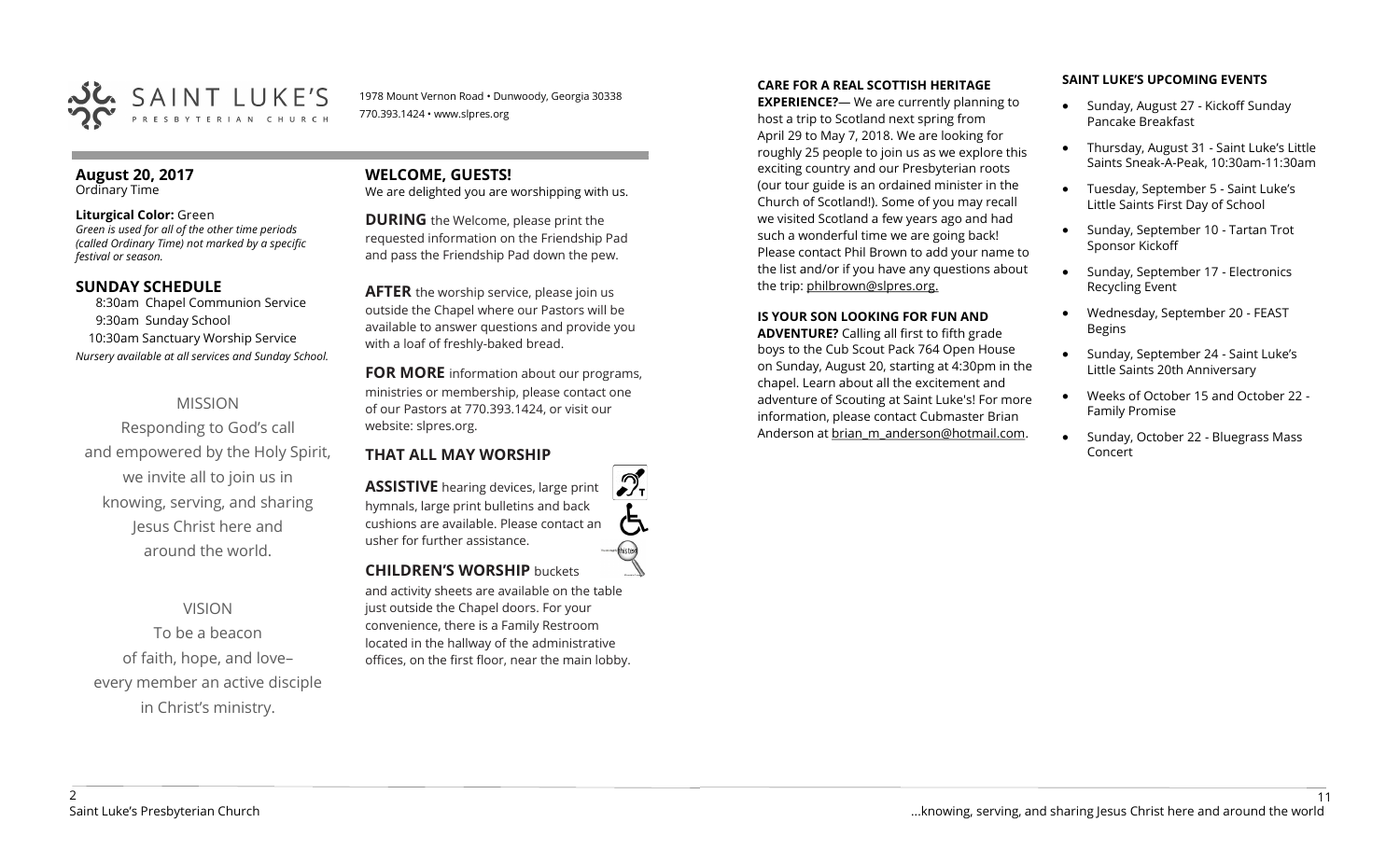# ADULT MINISTRY

**Shannon Dill shannondill@slpres.org / 770.393.1424 ext. 229**   $\_$  ,  $\_$  ,  $\_$  ,  $\_$  ,  $\_$  ,  $\_$  ,  $\_$  ,  $\_$  ,  $\_$  ,  $\_$  ,  $\_$  ,  $\_$  ,  $\_$  ,  $\_$  ,  $\_$  ,  $\_$  ,  $\_$  ,  $\_$  ,  $\_$  ,  $\_$ 

### **KICKOFF SUNDAY AND PANCAKE BREAKFAST**

On August 27, we will have the unveiling of our incredible Bible Timeline installation and the annual Children's Wax Museum. Many ministries will have information tables set up for you to peruse. Breakfast begins in the Great Hall at 9am and continues until 10:15am.

#### **ADULT SUNDAY SCHOOL**

Will convene on September 10 with a group meeting in the chapel at 9:30am to discuss the fall line-up. Individual classes will begin on September 17.

#### **FRIDAY MORNING MEN'S BIBLE STUDY**

Fellowship and Bible study every Friday from 6:40-8am in the Parlor with Dan Joyce.

#### **BIBLE STUDY: "WAYFARERS"**

Come join David, Shannon or Phil as this week's preacher leads a study of the scripture for the upcoming Sunday's worship. Meet on Wednesdays at 10am in the church library.

 $\_$  , and the set of the set of the set of the set of the set of the set of the set of the set of the set of the set of the set of the set of the set of the set of the set of the set of the set of the set of the set of th

# YOUTH MINISTRY

**Phil Brown philbrown@slpres.org / 770.393.1424 ext. 238** 

#### **HERE'S WHAT'S COMING UP IN YOUTH MINISTRY**

- August 20: Middle School Year Kick-off Pool Party, 1-3pm at the Strickland house.
- August 27: Kickoff Pancake Breakfast in the Great Hall. Sunday school and church. High School Kick-off at Top Golf.

# **In Preparation for Worship**

Notice that Paul is not asking his audience simply to practice self-control when provoked. They are to do more than refrain from repaying evil; they are to initiate doing good to opponents. This is much harder. But in doing so, Christians overcome evil with good, showing that they "cling to what is good," expressing the definition of true love. ~*Elizabeth Shively, The Working Preacher*

| <b>Prelude</b>                   |                                                                           | Prelude Johann Sebastian Bach                                                |  |
|----------------------------------|---------------------------------------------------------------------------|------------------------------------------------------------------------------|--|
| <b>Welcome and Announcements</b> |                                                                           |                                                                              |  |
| Call to Worship*                 |                                                                           | Based on Romans 1                                                            |  |
|                                  | Leader: We are called to belong to Jesus Christ.                          |                                                                              |  |
|                                  | People: He is the One whom God promised to send, who died and rose for us |                                                                              |  |
|                                  |                                                                           | Leader: In Him we know we are beloved creatures of God, called to be saints. |  |

**People: Grace and peace to all as we celebrate mercy and freedom, and seek to glorify God!**

**Hymn #652\*** A Grateful Heart *ROCKINGHAM*

# **Call to Confession\***

Leader: The Lord be with you. **People: And also with you.** Leader: Let us pray.

## **Prayer of Confession\***

**God of Grace and Mercy, our sins are too heavy to carry, too real to hide, and too deep to undo on our own. Forgive what our lips tremble to name and what our hearts can no longer bear. Set us free from a past that we cannot change; open to us a future in which we can be changed; and grant us grace to grow more and more in your likeness and image, through Jesus Christ, the light of the world... Hear now our silent prayers of confession…** (*Silence is kept for personal confession)* 

Leader: Lord, in Your mercy, **People: Hear our prayer. Amen.**  $\frac{1}{2}$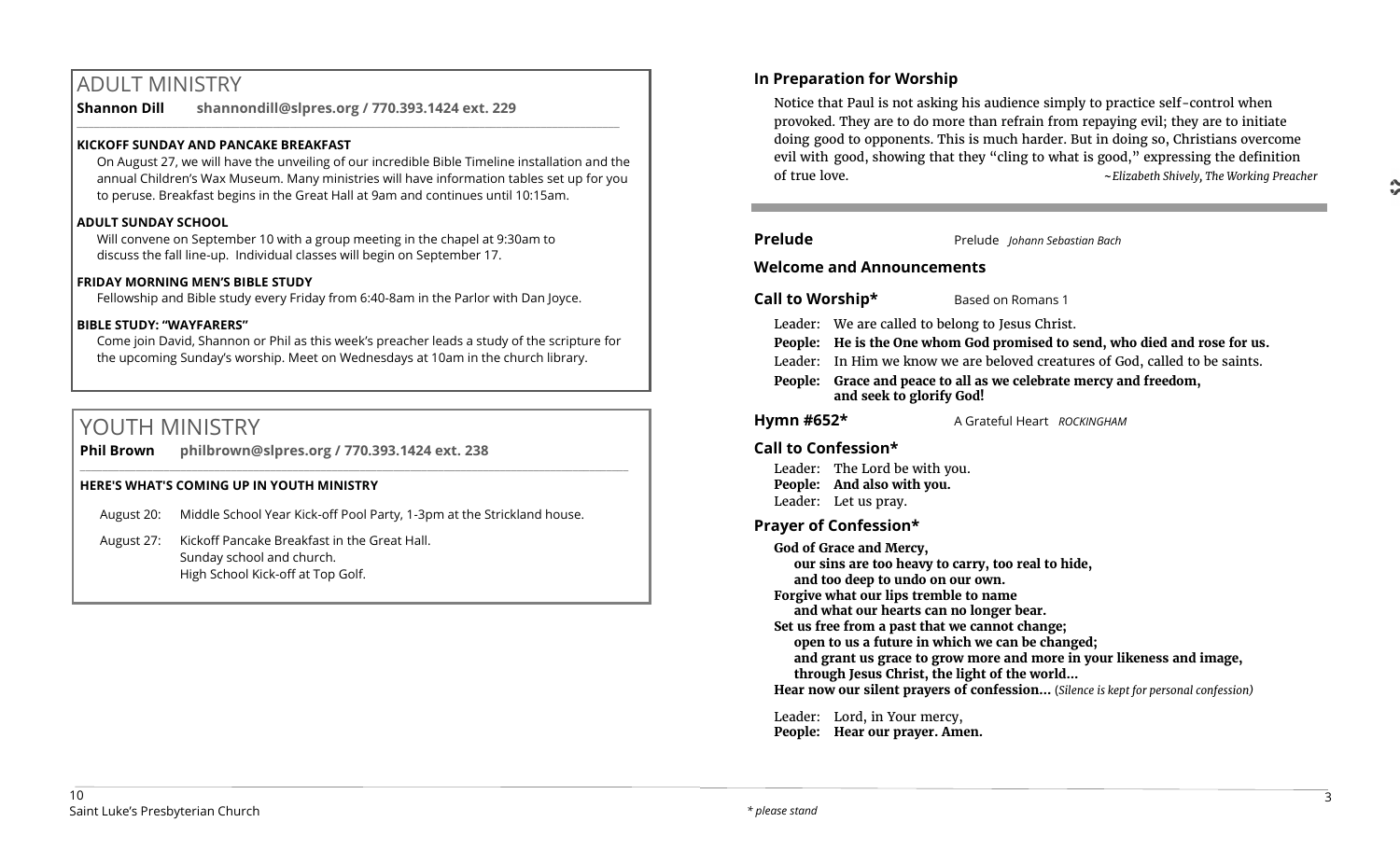## **Assurance of Forgiveness\***

## **Song of Praise\***

**Praise the Lord, praise the Lord, let the earth hear God's voice! Praise the Lord, praise the Lord, let the people rejoice! O come to the Father through Jesus the Son, And give God the glory, great things God has done!** 

## **Passing of the Peace of Christ\***

Leader: May the peace of Christ be with you. **People: And also with you.**

## **Prayer for Illumination**

**Scripture Lesson** Romans 12: 1-21, *page 161-162 of the New Testament* 

Leader: The Word of the Lord. **People: Thanks be to God.**

**Tell Us Our Story Catherine Anne Thomas Catherine Anne Thomas Catherine Anne Thomas** *Children are always welcome to stay in worship. If preferred, parents may take their child(ren) to the nursery.*

**Sermon** "How It All Works" Shannon Dill

## **Affirmation of Faith\*** Apostles' Creed

**I believe in God, the Father Almighty, Maker of heaven and earth, and in Jesus Christ, His only Son, our Lord; who was conceived by the Holy Ghost, born of the Virgin Mary, suffered under Pontius Pilate; was crucified, dead, and buried; He descended into hell; the third day He rose again from the dead; He ascended into heaven, and sitteth on the right hand of God the Father Almighty; from thence He shall come to judge the quick and the dead. I believe in the Holy Ghost; the holy catholic Church; the communion of saints; the forgiveness of sins; the resurrection of the body; and the life everlasting. Amen.**

# MUSIC MINISTRY

**Clair Maxwell clairmaxwell@slpres.org / 770.393.1424 ext. 227** 

#### **CHERUB CHOIR DIRECTOR**

We are looking for an energetic individual with a love of music to lead our Cherub Choir on Wednesday nights from 5:15 to 5:45pm as part of our FEAST program beginning in the fall. This group is comprised of our children 4 years of age through Kindergarten and sings twice a year in worship as well as periodically with the Westminster elementary-age choir. The Cherub Choir director works with the Director of Music to provide our youngest singers with the musical training and excitement that prepares them for a lifetime of singing. Music and instruments are provided. If you or someone you know would be a good fit for this opportunity, please contact Clair at the church office.

\_\_\_\_\_\_\_\_\_\_\_\_\_\_\_\_\_\_\_\_\_\_\_\_\_\_\_\_\_\_\_\_\_\_\_\_\_\_\_\_\_\_\_\_\_\_\_\_\_\_\_\_\_\_\_\_\_\_\_\_\_\_\_\_\_\_\_\_\_\_\_\_\_\_\_\_\_\_\_\_\_\_\_\_\_\_\_\_\_\_\_\_\_\_\_\_\_\_\_\_

#### **ASSISTANT ORGANISTS NEEDED**

Announcing a new opportunity to experience more about music and worship at Saint Luke's. Spend a Sunday worship service of your choice on the bench with Clair as he leads worship and learn firsthand all that happens "behind the scenes" at church. No experience or musical knowledge is required, and assistants of all ages are welcome to sign up as long as you can sit through an entire worship service. Once you choose a Sunday, Clair will contact you with the details. Sign up by contacting the church office, talk to Clair or online at the following: https:tinyurl.com/AsstOrganistNeeded.

#### **CHOIRS RETURN**

Our Festival Ringers and Chancel Choir return to rehearsals on Wednesday, August 23. Bell rehearsal is at 6:30pm in the Bell Room and choir practice begins at 7:30pm in the choir room. New, former and returning members and friends are welcome!

#### **SUMMER SING SOIRÉE**

Local composer Timothy Michael Powell, newly appointed Director of Choral Activities at Oglethorpe University, will be in the choir room at Saint Luke's to lead a **Summer Sing Workshop on Saturday, August 26, 10am to Noon**. We will sing excerpts from a Blue grass Mass and from Timothy's piece, "Dear Appalachia," also written in the bluegrass style inspired by his childhood in the Dahlonega area. It will be a fun time to make music, socialize and enjoy refreshments together. Mark your calendars now and plan to attend. This event is open to all who are interested.

## **UPCOMING EVENTS**

August 23 – Festival Ringers and Chancel Choir rehearsals resume August 27 – Kickoff Sunday – Chancel Choir returns to worship - 10:30am (10:00 am warm up) September 20– Westminster and Cherub Choirs begin ( also beginning of FEAST) October 22 – Bluegrass Mass concert with Choral Guild and bluegrass band – 4:00pm December 10 – Toys for Tots concert with brass – 4:00pm December 17 – Lessons and Carols service - 10:30am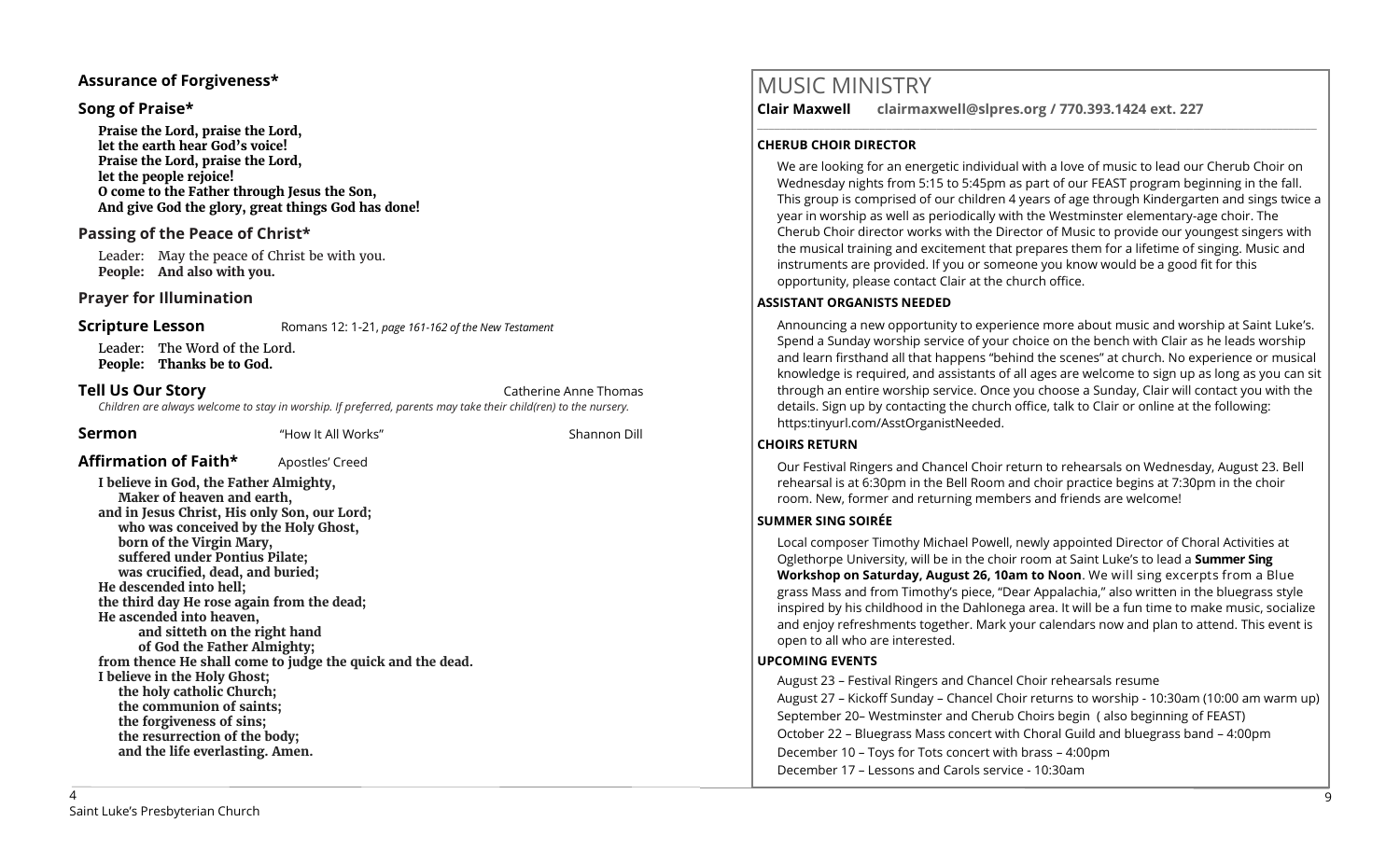# S P L A S H ! CHILDREN'S MINISTRIES

**Catherine Anne Thomas cathomas@slpres.org / 770.393.1424 ext. 228 \_\_\_\_\_\_\_\_\_\_\_\_\_\_\_\_\_\_\_\_\_\_\_\_\_\_\_\_\_\_\_\_\_\_\_\_\_\_\_\_\_\_\_\_\_\_\_\_\_\_\_\_\_\_\_\_\_\_\_\_\_\_\_\_\_\_\_\_\_\_\_\_\_\_\_\_\_\_\_\_\_\_\_\_\_\_\_\_\_\_\_\_\_\_\_\_\_\_\_\_\_\_\_\_\_\_\_** 

## **UPCOMING EVENTS**

**Sunday, August 27** – Annual Pancake Kickoff, Children's Wax Museum (details below), and the unveiling of our incredible Bible Timeline installation! Breakfast begins in the Great Hall at 9am and continues until 10:15am.

**Sunday, September 3** – Movie Morning! Children in PreK and Kindergarten will enjoy "Mischief Sunday" in Room 121; kids in Grades 1 – 5 will love "Clive and Ian's Wonder Blimp of Knowledge"!

**Sunday, September 10** – First morning of Sunday School fun for children, 9:30am to 10:15am Get ready for some fun changes!

**Wednesday, September 20** – First Night of Feast! Children's Choirs begin rehearsals, delicious family dinners are back, and engaging new classes debut for all ages!

## **CHILDREN'S MINISTRIES NEEDS YOU!**

Saint Luke's is ready to roll out a brand-new semester of fun and engaging classes for our children! We've kept some old favorites – but we're also bringing in some exciting new learning opportunities. Since our ministry with children is a church-wide partnership, we depend completely upon adult volunteers to immerse our children in the Christian faith through learning, relationships, and experiences. We have spots open for Sunday morning and Wednesday evenings during FEAST. Please see Catherine Ann Thomas for full details and prayerfully consider a commitment to Children's Ministries. You can reach Catherine Anne Thomas via email at cathomas@slpres.org.

# **Offering Invitation**

*Giving is a tangible sign of worship. If you give electronically, there is a blue, laminated, electronic giving card in the pew rack to place in the offering plate as it is passed.*

#### **Offertory** Chorale *Johann Sebastian Bach*

# **Song of Thanksgiving\***



# **Holy Communion**

**The Lord's Prayer Our Father, who art in heaven, hallowed be thy Name, thy kingdom come, thy will be done, on earth as it is in heaven. Give us this day our daily bread; and forgive us our debts, as we forgive our debtors; and lead us not into temptation, but deliver us from evil. For thine is the kingdom, and the power, and the glory, forever. Amen.**

*Communion will be served by intinction (dipping the bread into the cup). Everyone is invited to participate in the sacrament. Children who have discussed the sacrament with their parents and/or pastor are welcome. The cup holds grape juice, not wine, during this service. A server with gluten-free wafers will be standing directly in front of the communion table for those who prefer this option. If you would prefer to be served where you are sitting, please raise your hand.* 

# **Communion Prayer**